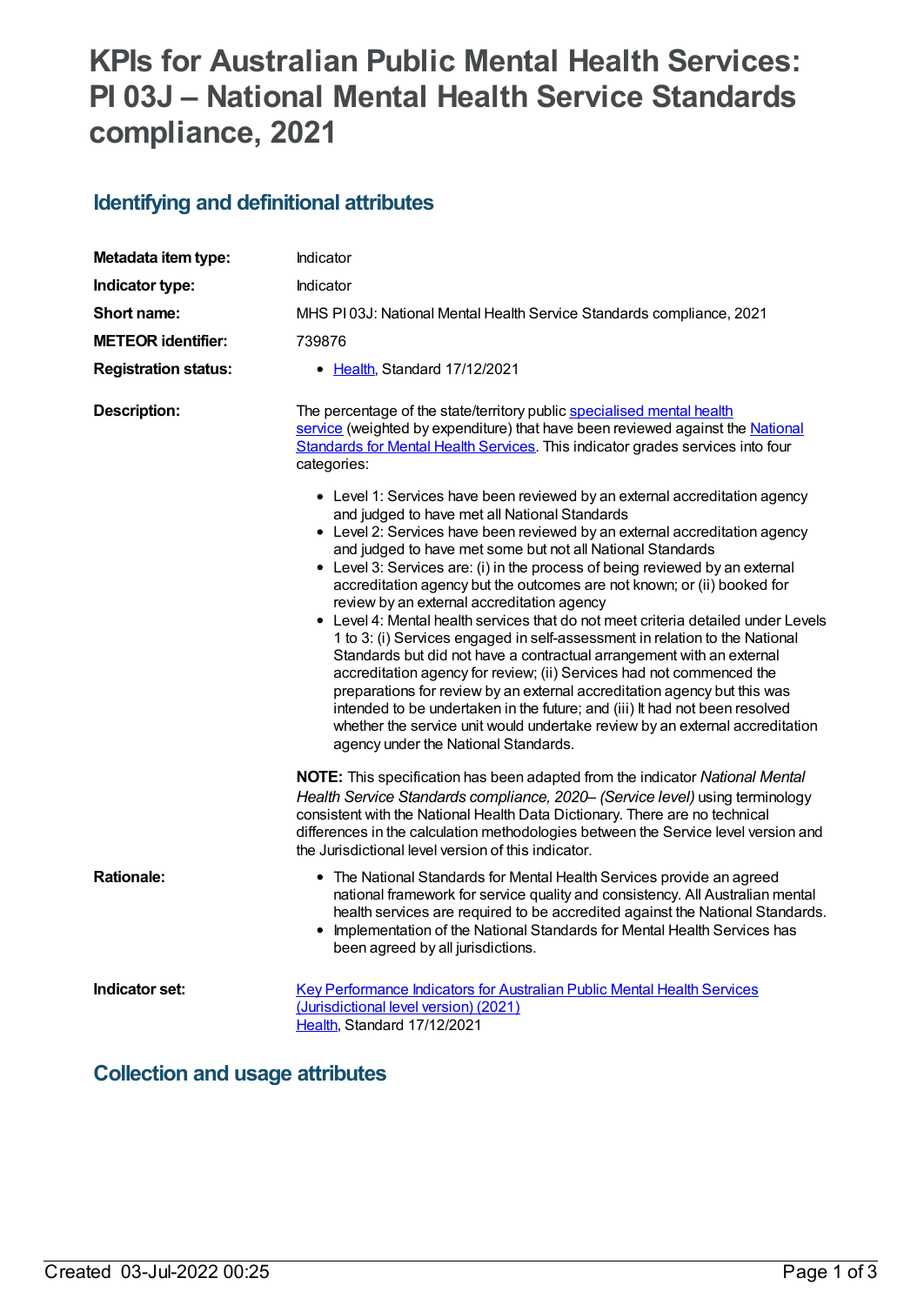| <b>Computation description:</b> | Coverage/Scope:                                                                                                                                                                                                                                                                                                                                                                                                                                                                                                                                                                                                                                                         |
|---------------------------------|-------------------------------------------------------------------------------------------------------------------------------------------------------------------------------------------------------------------------------------------------------------------------------------------------------------------------------------------------------------------------------------------------------------------------------------------------------------------------------------------------------------------------------------------------------------------------------------------------------------------------------------------------------------------------|
|                                 | State/territory specialised public mental health services, in-scope for reporting<br>defined by the Mental health establishments National minimum data set (NMDS),<br>with the following exceptions:                                                                                                                                                                                                                                                                                                                                                                                                                                                                    |
|                                 | • aged care residential services subject to Australian Government residential<br>aged care reporting and service standards requirements<br>• private hospital service units in receipt of government funding where the<br>National Standards for Mental Health Services do not apply<br>• non-government operated residential mental health care services.                                                                                                                                                                                                                                                                                                              |
|                                 | Methodology:                                                                                                                                                                                                                                                                                                                                                                                                                                                                                                                                                                                                                                                            |
|                                 | • Reference period for 2021 performance reporting: 2019–20.<br>• Recurrent costs include costs directly attributable to specialised mental health<br>services plus a proportional share of overhead costs (indirect expenditure).<br>Cost data for this indicator are based on gross recurrent expenditure as<br>compiled by state/territory data providers according to the specifications of<br>the Mental Health Establishments NMDS. As such, it is subject to the<br>concepts, definitions and costing methodology developed for the NMDS.<br>• Expenditure on service units reaching each of the four levels are to be<br>summed when calculating each numerator. |
| <b>Computation:</b>             | (Numerator + Denominator) x 100                                                                                                                                                                                                                                                                                                                                                                                                                                                                                                                                                                                                                                         |
|                                 | Calculated separately for each level.                                                                                                                                                                                                                                                                                                                                                                                                                                                                                                                                                                                                                                   |
| <b>Numerator:</b>               | Total expenditure on specialised public mental health services that meet the<br>definition of level X, where X is the level at which the indicator is being measured<br>(either Level 1, Level 2, Level 3 or Level 4) within the reference period.                                                                                                                                                                                                                                                                                                                                                                                                                      |
| <b>Numerator data elements:</b> | Data Element / Data Set-                                                                                                                                                                                                                                                                                                                                                                                                                                                                                                                                                                                                                                                |
|                                 | Data Element                                                                                                                                                                                                                                                                                                                                                                                                                                                                                                                                                                                                                                                            |
|                                 | Specialised mental health service unit total apportioned expenditure                                                                                                                                                                                                                                                                                                                                                                                                                                                                                                                                                                                                    |
|                                 | <b>NMDS/DSS</b>                                                                                                                                                                                                                                                                                                                                                                                                                                                                                                                                                                                                                                                         |
|                                 | (derived from) Mental health establishments NMDS 2019-20                                                                                                                                                                                                                                                                                                                                                                                                                                                                                                                                                                                                                |
|                                 | Data Element / Data Set                                                                                                                                                                                                                                                                                                                                                                                                                                                                                                                                                                                                                                                 |
|                                 | Specialised mental health service unit-implementation of National standards                                                                                                                                                                                                                                                                                                                                                                                                                                                                                                                                                                                             |
|                                 |                                                                                                                                                                                                                                                                                                                                                                                                                                                                                                                                                                                                                                                                         |
|                                 | for mental health services status, code N                                                                                                                                                                                                                                                                                                                                                                                                                                                                                                                                                                                                                               |
|                                 | NMDS / DSS                                                                                                                                                                                                                                                                                                                                                                                                                                                                                                                                                                                                                                                              |
|                                 | Mental health establishments NMDS 2019-20                                                                                                                                                                                                                                                                                                                                                                                                                                                                                                                                                                                                                               |
|                                 | Guide for use                                                                                                                                                                                                                                                                                                                                                                                                                                                                                                                                                                                                                                                           |
|                                 | Mapping of levels to Mental Health Establishments (MHE) NMDS codes as<br>follows:                                                                                                                                                                                                                                                                                                                                                                                                                                                                                                                                                                                       |
|                                 | Level 1: MHE code 1;                                                                                                                                                                                                                                                                                                                                                                                                                                                                                                                                                                                                                                                    |
|                                 | Level 2: MHE code 2;                                                                                                                                                                                                                                                                                                                                                                                                                                                                                                                                                                                                                                                    |
|                                 | Level 3: MHE codes 3-4;                                                                                                                                                                                                                                                                                                                                                                                                                                                                                                                                                                                                                                                 |
|                                 | Level 4: MHE codes 5-7.                                                                                                                                                                                                                                                                                                                                                                                                                                                                                                                                                                                                                                                 |
|                                 | Expenditure for services that meet MHE Code 8 should be excluded from the<br>calculation of this indicator (both numerator and denominator).                                                                                                                                                                                                                                                                                                                                                                                                                                                                                                                            |